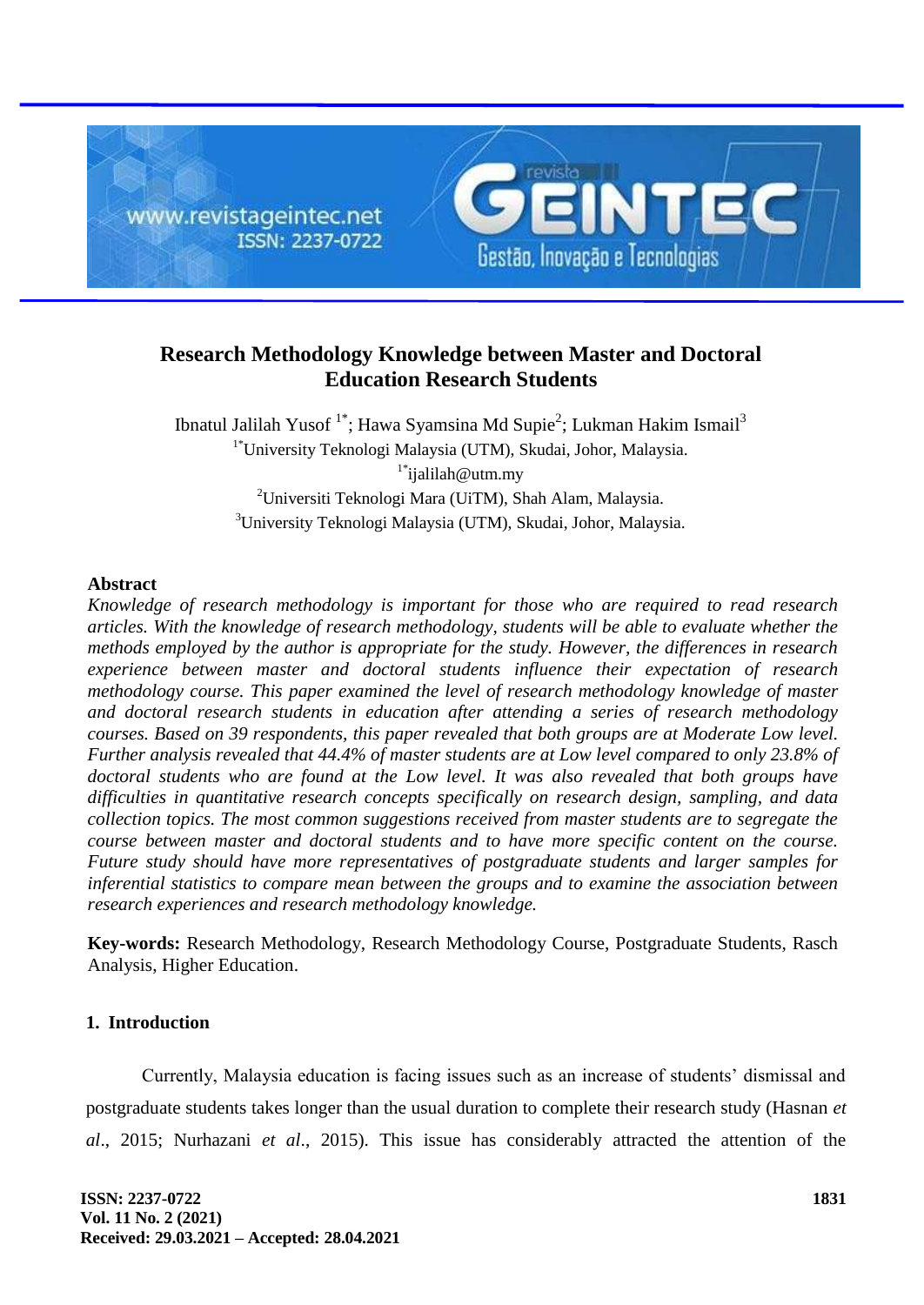government, stakeholders, and the institutions itself (Hasnan *et al*., 2015). Necessarily, several studies were conducted by previous researchers to identify factors or difficulties encountered by postgraduate students which may contribute to the delay in completing their thesis or eventually lead to withdrawal. These studies have proposed ways to assist postgraduate students through various stages of their research process (Anbuselvan *et al.*, 2015; Gaffner & Wilson, 2015; Ngozi & Kayode, 2013; Nurhazani *et al*., 2015).

One of the factors of the delay in completing their thesis is lack of knowledge about research methodology (Salehuddin *et al*., 2014). According to Salehuddin *et al*. (2014), students' performance in conducting research is still unsatisfactory as students are not able to apply what they have learned despite attending research methodology courses. Literatures suggest that students may experience learning difficulties in research methodology class that could hamper their interests and attitude towards research productivity (Wang & Guo, 2011). Consequently, students struggle to see the link between the modules and their research project (Dyrhauge, 2014; Kilburn *et al*., 2014a). Early (2014) argues that though vast attention is given to the need of the research methodology courses, there is less attention given to the learners, how the course should be conducted, and the outcomes of the courses.

Considering the research methodology is a complex domain itself which consists of contrasting perspectives, procedures, and definitions, providing the courses to students is particularly challenging (Early, 2014; Dyrhauge, 2014; Kilburn *et al*., 2014b). From an instructor's perspective, it is very hard to produce a module that can be used in research methodology courses that is aligned to the students' needs (Dyrhauge, 2014; Early, 2014). Additionally, students who attended the course are not homogenous; they have different level of prior knowledge on research methods, research skills, abilities, and experience (Kilburn *et al*., 2014a). Thus, their expectation of the courses varies as well. While some students may expect the introductory research method course, some may expect the course to be more advanced (Early, 2014; Kilburn *et al*., 2014a). Students' diverse background makes it harder for instructors to produce teaching modules that could benefit every single one of them. (Kilburn *et al*., 2014b).

Therefore, this paper identifies the level of research methodology knowledge of master and doctoral students after attending the research methodology course in one of the research universities in Malaysia. This paper also explores students' perspective on the course and how it can be improved.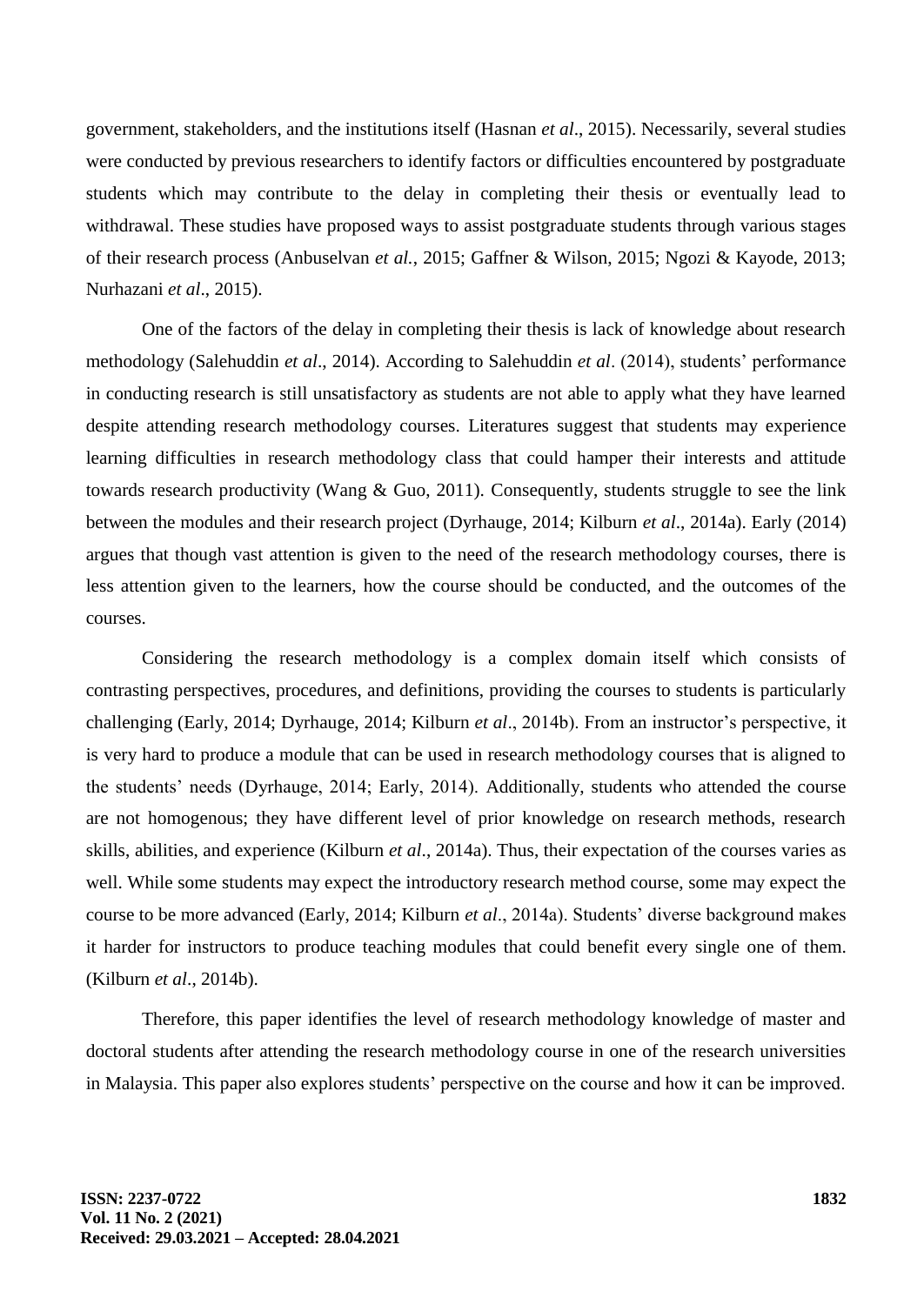#### **2. Literature Review**

As part of the requirements for the award of degrees in higher education institutions, students at undergraduate and postgraduate levels are required to conduct independent academic research. Thus, research methodology courses are seen as essential by the institutions as it serves as the foundation of any good academic research. There is a variety of research methodology courses available depending on the institution such as seminars, colloquiums, workshops, and online courses with the purpose of assisting graduate students in conducting their academic research.

However, learning and teaching research methodology are challenging for both students and instructors. Research methodology courses continuously cause problems for many students. Learning difficulties may be due to individual differences in terms of motivation and attitude (Balloo *et al*., 2016; Wang & Guo, 2011), cognitive complexity and prior knowledge (Lehti & Lehtinen, 2005; Murtonen & Lehtinen, 1999). It has been suggested that prior knowledge or previous experiences found to be related to the development of research methodology knowledge, and structure of methodology module (Ball & Pelco, 2006; Dyrhauge, 2014; Kilburn *et al*., 2014a; Kilburn *et al*., 2014b). Consequently, despite the several courses attended, students still fail to meet the expectation (Balloo *et al*., 2016; Lehtinen & Rui, 1995).

The result from a longitudinal study done by Balloo *et al*. (2016) found that there is no significant improvement in students' structural research knowledge after a year, however, there is a little improvement by the end of the second's year. This is due to various metacognitive and motivational variables which significantly correlate to the development of the research methods knowledge. This study also found that not all students appear to benefit from participating in research method courses. Similarly, a study conducted by Ball and Pelco (2006) identify challenges in teaching research methods for undergraduate psychology students; (i) the high technical complexity of the course material and (ii) low students' interest towards the material.

Similarly, a study by Lehti and Lehtinen (2005) concluded that many students have claimed even after participating multiple methodology courses, they still have poor understanding of research methods. Exceptionally, there are some students who appear to develop the knowledge more readily than others. Thus, individual differences somewhat play a role in the development of knowledge, skills, and achievement.

(i) The difference of how students develop their knowledge potentially due to the structure of the methodology module at that university.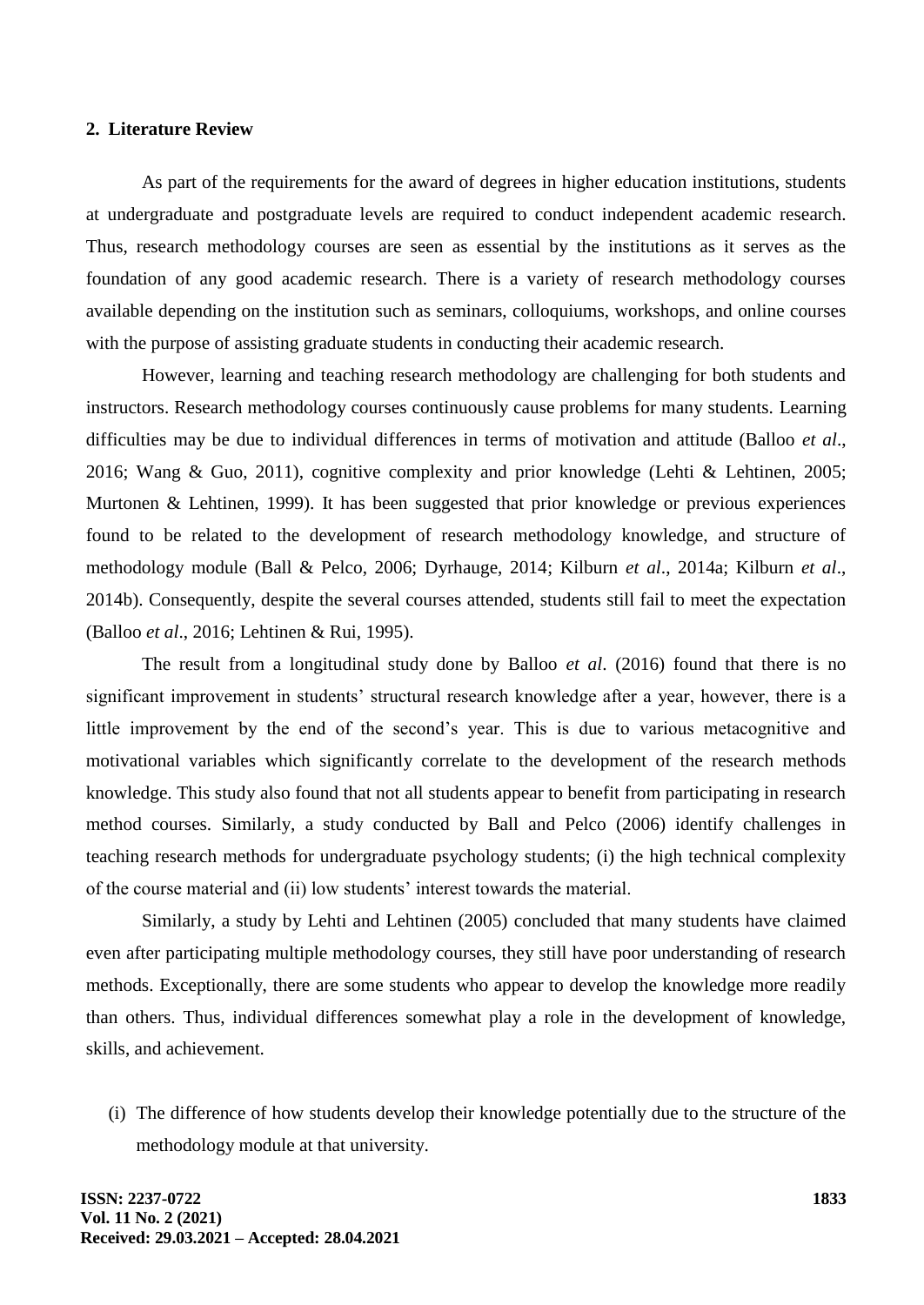- (ii) Role individual difference: self-regulatory/self-efficacy/self-perceived and motivational constructs found to be significantly correlated to higher structural knowledge and development of structural knowledge.
- (iii)Prior knowledge also found to be related to the development of research methods knowledge. Deliberate practice is the largest predictor of knowledge and skills in general.

A qualitative study conducted by Kilburn *et al*. (2014b) identifies challenges perceived by learners and instructors on the research methods short course. This short course was attended by learners who each have different levels of prior knowledge on research methods, research skills, abilities, and experience. Their expectations of the course vary widely. Learners who have more experience in conducting research thought that the course could be more complex and more depth while to some learners the course was something completely new. Thus, to instructors, this is challenging to plan their teaching to meet learners' expectations and needs.

Similarly, according to Dyrhauge (2014), research methods courses often seen as tiresome by the students and lecturers are often not helping in making these courses relevant for the students' learning process. Most students claim that the teaching methods lack excitements. Students also find the module uninteresting and irrelevant to their own research. In lecturers' perspective, it is very hard to produce a module that can be used in research methods courses that is aligned to students' own research which enable them to apply the methods in their studies.

A study done by Cassidy and Eachus (2000) showed how students' perceived proficiency on research methodology increased with strategic learning approach. They also added that perceived proficiency on research methodology was positively correlated with academic achievement in research methodology. Another study that is similar to Cassidy and Eachus (2000) was done by Boswell (2013) where the study showed that perceived knowledge of research methodology is correlated with students' interest in learning research methodology. Both studies associated perceived knowledge and self-efficacy in research methodology with learning strategy. By improving teaching and learning style, it can increase students' interest and their academic performance on research methodology.

A review done by Wang and Guo (2011) found that learning difficulties in research method courses is likely to affect students' interest and attitude towards research productivity. Learning difficulty leads to low motivation to actively participate and engage in research methods. Consequently, they will have less dedication in future research productivity. Students who have experience in research activity and have additional research training especially doctoral students are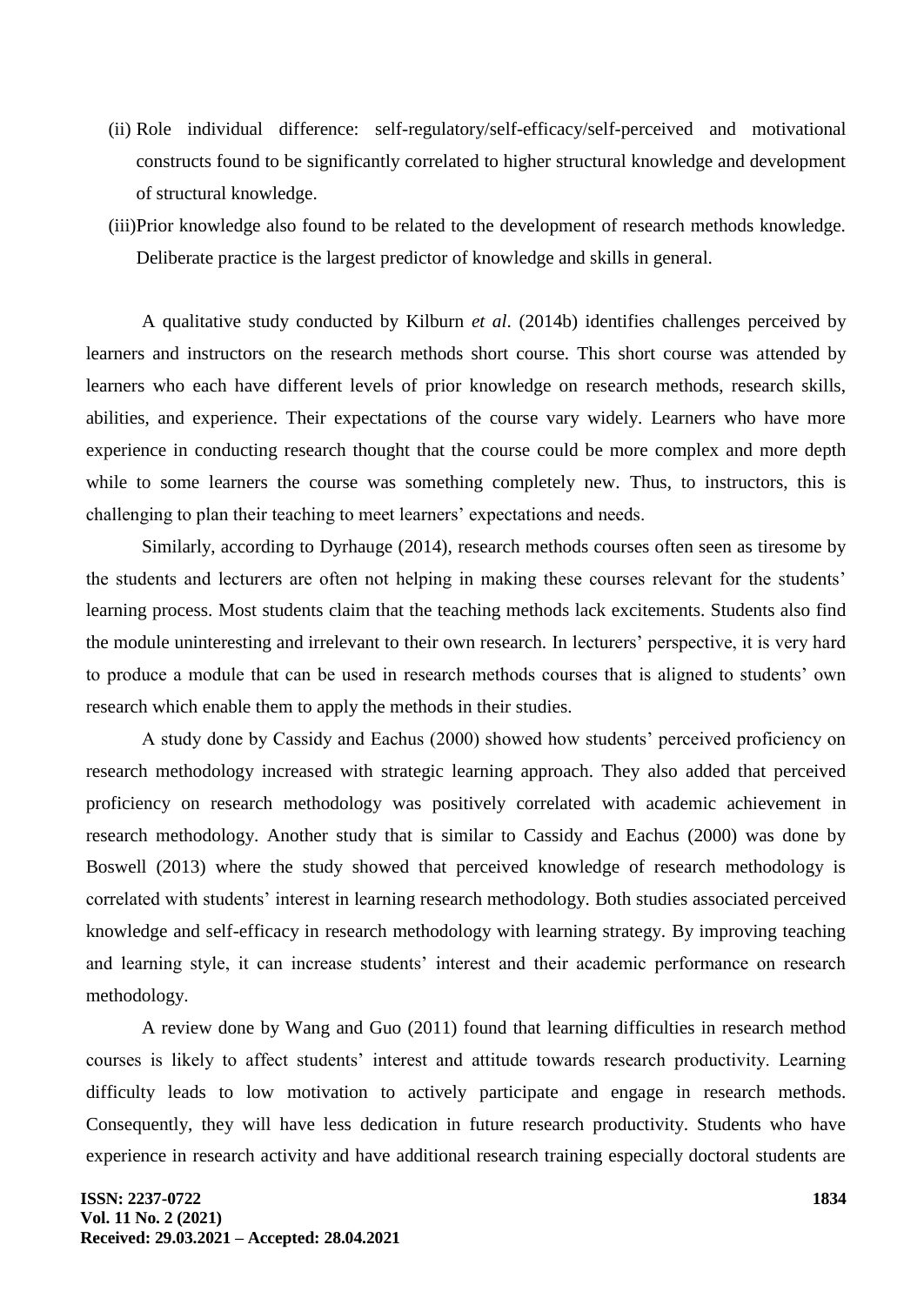likely to engage more during class. Unlike master students, they have less focus due to insufficient research training. Similarly, the instructors of research methodology are experiencing this problem as postulated by Braguglia *et al*. (2012) in his study. Therefore, due to differences in prior knowledge of students in research methodology, the instructors struggle to make research methodology interesting.

#### **3. Research Methodology**

The survey was distributed to 42 postgraduate education research students in one research university in Malaysia. The respondents were purposively selected after they have completed a series of research methodology courses. The data was analyzed using the Rasch Measurement Model where three respondents were omitted as they did not meet the Rasch analysis requirement. The final respondents included 21 doctoral students and 18 master students.

## **4. Research Instrument**

The instrument consists of 15 multiple-choice questions with 3 options of basic knowledge of research methodology in educational research. The items include questions on research design, sampling, data collection, verifying research variables and establishing validity and reliability. Other than questions on research methodology, the instrument also include items on students' perceptions towards the difficulty of research methodology; Most difficult topic (research design, population, and sampling, developing instrument, data analysis, all), their satisfaction of the course (yes/moderate/no), and their suggestions on how the course can be improved (short answer). The instrument was validated and piloted prior to field study.

# **5. Results**

#### **Research Methodology Knowledge Level of Postgraduate Students**

Using Rasch Analysis approach, the cut scores for research methodology knowledge levels were arbitrarily determined based on the item difficulty mean (0.00) and its standard deviation (SD) (0.61) which are obtained from Winstep software. The number of levels was determined based on the strata value, H = ((4x2.52 (item separation)) +1)/3 = 3.69  $\approx$  4 levels. The levels are low (<-0.61), moderate low  $(-0.61 \leq ML \leq 0.00)$ , moderate high  $(0.00 \leq MH \leq 0.61)$ , and high  $(> 0.61)$ .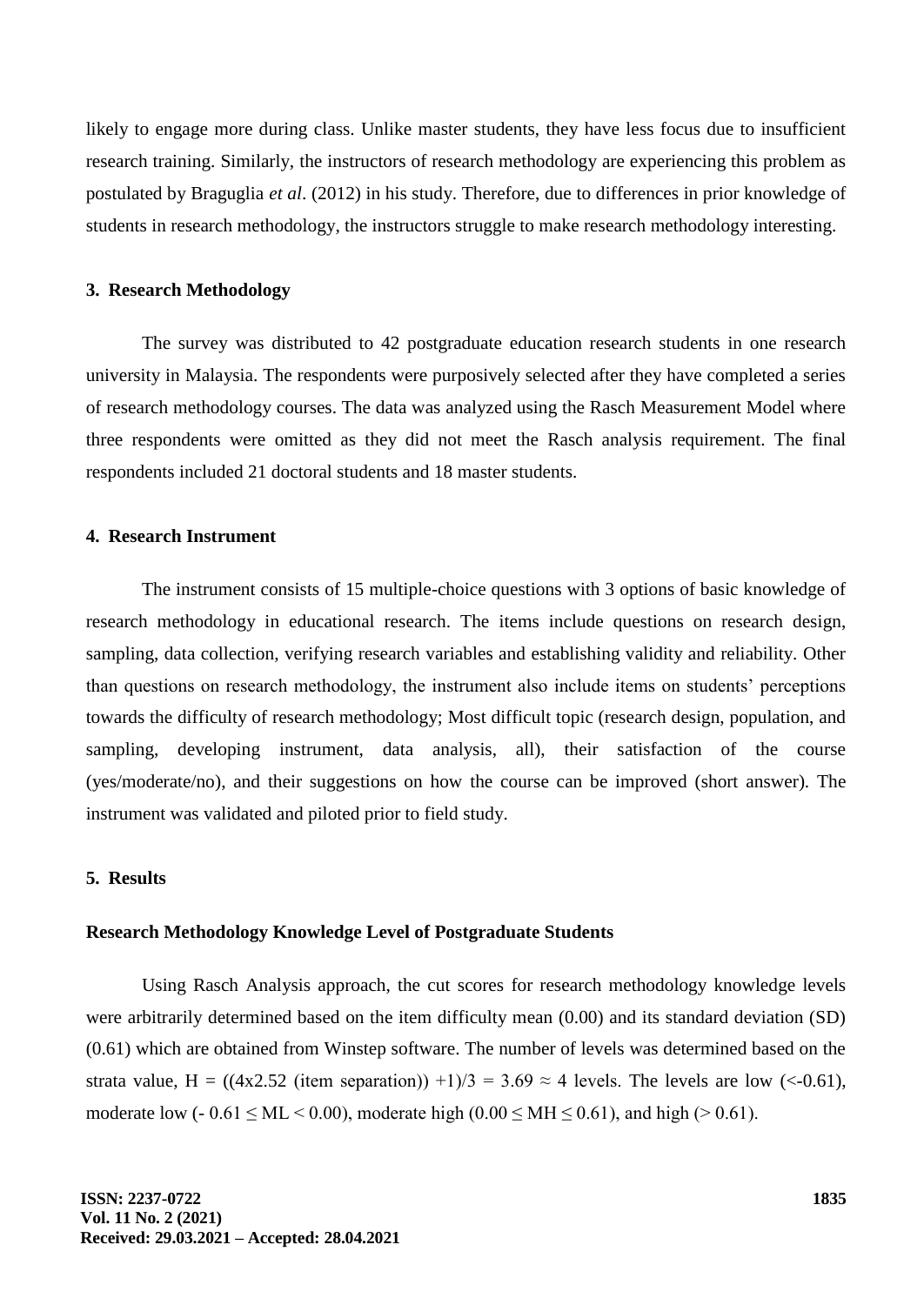| Research Methodology Level   Threshold Range |                           | Threshold Logit           |
|----------------------------------------------|---------------------------|---------------------------|
| Low                                          | $>$ -1SD                  | $> -0.61$                 |
| Moderate Low                                 | $-1SD \leq ML \leq Mean$  | $-0.61 \leq ML \leq 0.00$ |
| Moderate High                                | Mean $\leq$ MH $\leq$ 1SD | $0.00 \leq M H \leq 0.61$ |
| High                                         | >1SD                      | > 0.61                    |

Table 1- Research Methodology Threshold Value

The postgraduate students were categorized into each level based on their person measure obtained from Winstep software. The levels are shown in Table 2. Overall, the level of postgraduate research students is at moderate low with the mean of -0.24. The mean for doctoral students is -0.06, while master students is  $-0.45$ . The level of both groups is at moderate low.

Group Mean Research Methodology Level Master Student | -0.45 | Moderate Low Doctoral Student | -0.06 | Moderate Low Overall  $-0.24$  Moderate Low

Table 2- Postgraduates' Research Methodology Knowledge Level

Further analysis is shown in Figure 1, indicates the percentage difference of postgraduate students in each level. There is no significant difference in the percentage of master students group and doctoral students group in high level, and moderate high level. There is an obvious difference in percentage between the groups in low level which can be seen that the percentage of Master students in the group is 20% higher than Doctoral students.

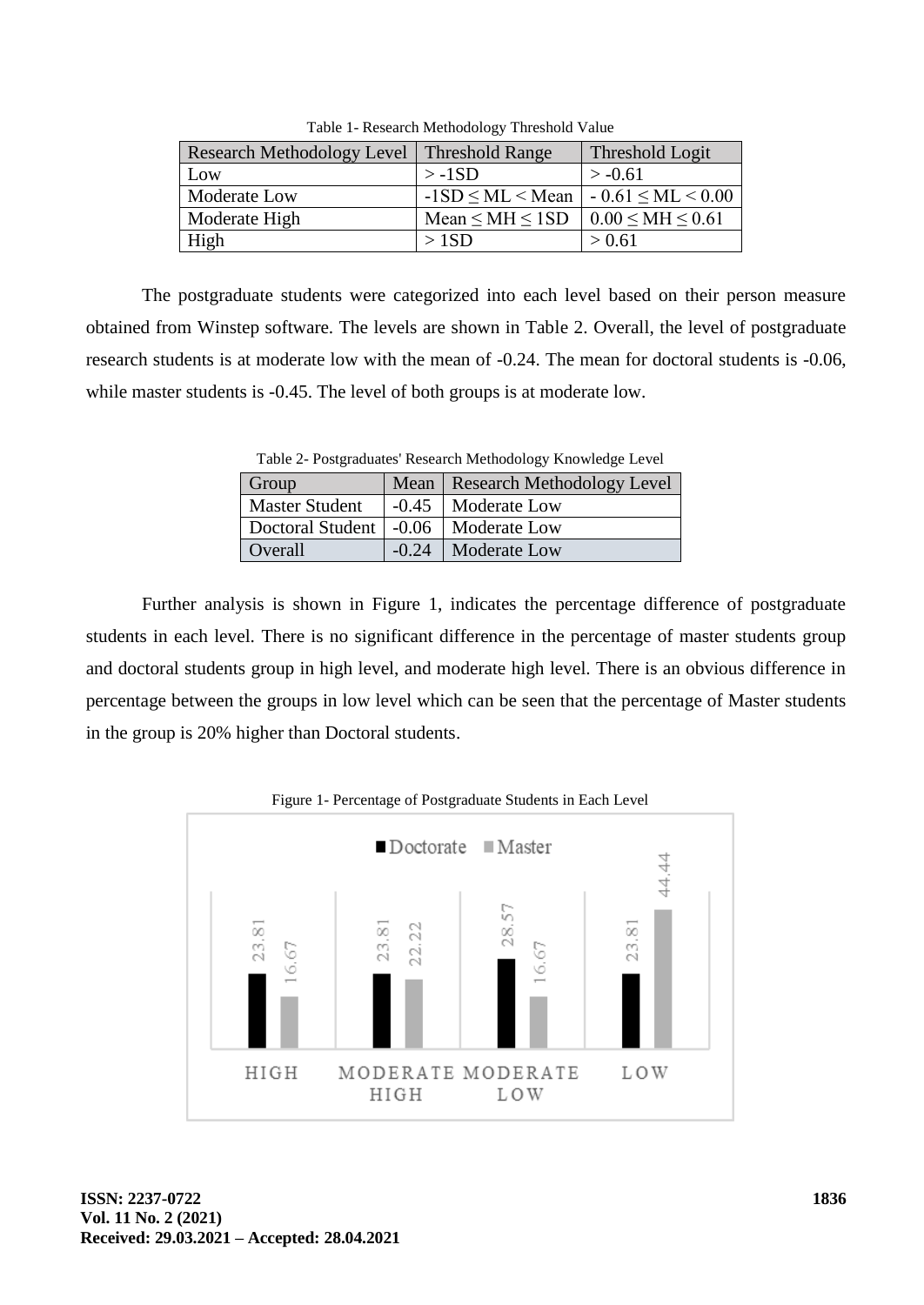Further analysis was conducted to identify which research methodology item is the most difficult and which item is the easiest. Table 3 shows item difficulty logit of each item. The highest difficulty logit is the item measuring quantitative method. Item 10 and Item 1 have the highest difficulty logit (0.90). Item 10 measures non random sampling in the context of the quantitative method while Item 1 measures research design of the quantitative method. As can be seen, most of the quantitative research method items have positive logit except for only two items measuring variables, Item 13, and Item 14. All items measuring mix-method have negative logits, and two items (Item 2 and Item 8) in the qualitative method items have a positive logit with both items measured validity.

| Subcomponent                             |                        | Question       | Logit   | Mean Difficulty |
|------------------------------------------|------------------------|----------------|---------|-----------------|
| <b>Quantitative Research Methodology</b> | Nonrandom Sampling     | 1              | 0.90    |                 |
|                                          | <b>Research Design</b> | 10             | 0.90    |                 |
|                                          | Nonrandom Sampling     | 11             | 0.30    |                 |
|                                          | Data Collection        | 12             | 0.59    | 0.28            |
|                                          | Variables              | 13             | $-0.34$ |                 |
|                                          | Variables              | 14             | $-0.62$ |                 |
|                                          | Validity               | 15             | 0.49    |                 |
| <b>Qualitative Research Methodology</b>  | Validity               | $\overline{2}$ | 0.49    |                 |
|                                          | Data Collection        | 7              | $-1.43$ | $-0.31$         |
|                                          | Validity               | 8              | 0.12    |                 |
|                                          | Nonrandom Sampling     | 9              | $-0.43$ |                 |
| Mix-method Research Methodology          | Nonrandom Sampling     | 3              | $-0.34$ |                 |
|                                          | <b>Random Sampling</b> | $\overline{4}$ | $-0.34$ | $-0.25$         |
|                                          | <b>Random Sampling</b> | 5              | $-0.16$ |                 |
|                                          | Research Design        | 6              | $-0.16$ |                 |

Table 3- Research Methodology Question Analysis

#### **Perception towards Research Methodology**

Analysis in Figure 2 shows that 43.59% of the respondents perceived that the difficulty of the research methodology course is at Moderate Level. Only 17.95% of the respondents perceived the course as easy. Among all topics included in the course, data analysis is chosen as the most difficult topic by the respondents (64.10%) followed by research design (58.97%) and population and sampling (48.72%).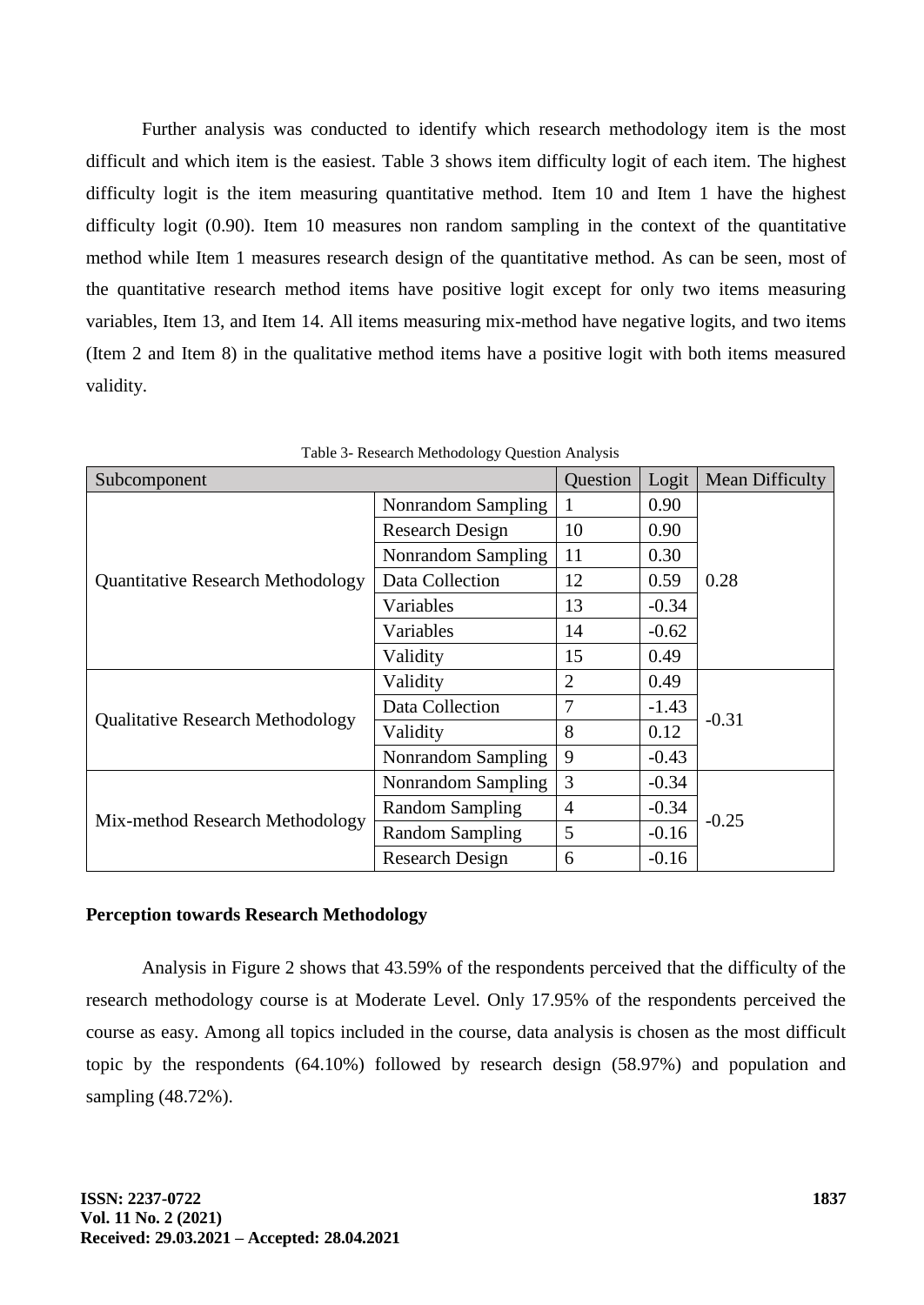

Figure 2- Difficulty of Research Methodology Topic

Overall, as shown in Figure 3, more than 50% of the respondents were satisfied with the course, and only 43.59% of the respondents were unsatisfied with the course. As for the improvement of the course, only 11 out of 31 respondents respond to the short answer item. Among 11 respondents, 7 of them are Master students and 4 of them are Doctoral students. Suggestions include to have at least one assessment after each session, course segregation between Master and doctoral students, longer duration required for each session and course should be more specific.





# **6. Discussion and Conclusion**

This paper measured three subcomponents of knowledge of research methodology namely quantitative research approach, qualitative research approach and mix-method research approach were developed based on the combination of research design, sampling, or data collection.

This study revealed that postgraduate students have Moderate Low level in knowledge of research methodology. Both groups; master and doctoral students are at Moderate Low level. Though the average mean indicated Master students are at Moderate Low level, further analysis showed that majority of Master students are at Low Level while only a small percentage of them are at Moderate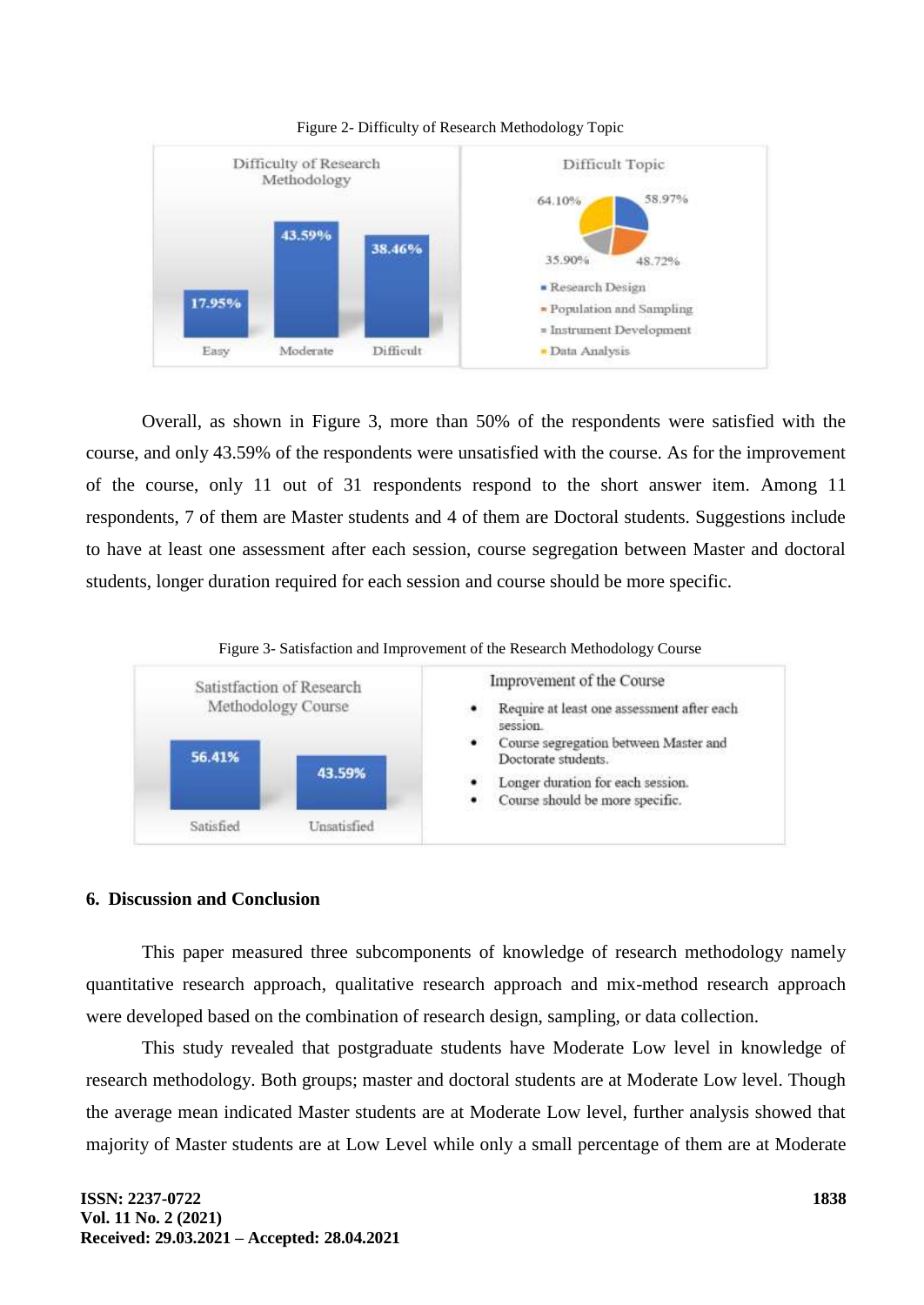Low level. While for Doctoral students, the majority of them are at Moderate Low level. Further additional analysis found that among three subcomponents; items measuring quantitative research approach are the most difficult to be answered by the postgraduate students specifically on sampling, research design, and data collection topics.

The argument can be deduced from this is that doctoral students have more experience in research compared to master students. Doctoral students probably attended more courses and have conducted independent research previously compared to master students who just embarked on the research journey. Lehti and Lehtinen (2005) also suggested that prior knowledge or previous experiences are related to the development of research methodology knowledge. Consequently, in this study, master students have suggested the research methodology course should be segregated between master and doctoral students. They also suggested that the course should be specific. This has also been revealed in Early (2014) and Kilburn *et al*., (2014a); students' expectation of the courses varies with some students may expect the introductory research method course, and some may expect the course to be more advance.

The difficulty of students in research methodology is understandable. Previous literature (e.g., Balloo *et al*., 2016; Braguglia *et al*., 2012; Wang & Guo, 2011) also have discussed the difficulties of students in understanding research methodology. Hence, this study provides an insight for instructors to reassess the teaching and learning structures of research methodology. Learning institutions are recommended to provide intensive and varied courses to postgraduate research students ranged from basic to advance research methodology courses to cater to students' different backgrounds. Apart from that, postgraduate students are advised to take the initiatives to be more resourceful and not solely relying on only the courses offered by their institutions. Limitations of this study could be improved in the future by using inferential statistics such as t-test to compare mean score between master and doctoral students or examine association between research experiences and research methodology knowledge with a larger sample size.

#### **References**

Anbuselvan, S, Prashanth, B., Manoranjitham, M., Lim, E.H., & Charles, R. (2015). Minimizing student attrition in higher learning institutions in Malaysia using support vector machine. *Journal of Theoretical and Applied Information Technology, 71*(3).

Ball, C.T., & Pelco, L.E. (2006). Teaching research methods to undergraduate psychology students using an active cooperative learning approach. *International Journal of Teaching and Learning in Higher Education. 17*(2), 147 – 154.